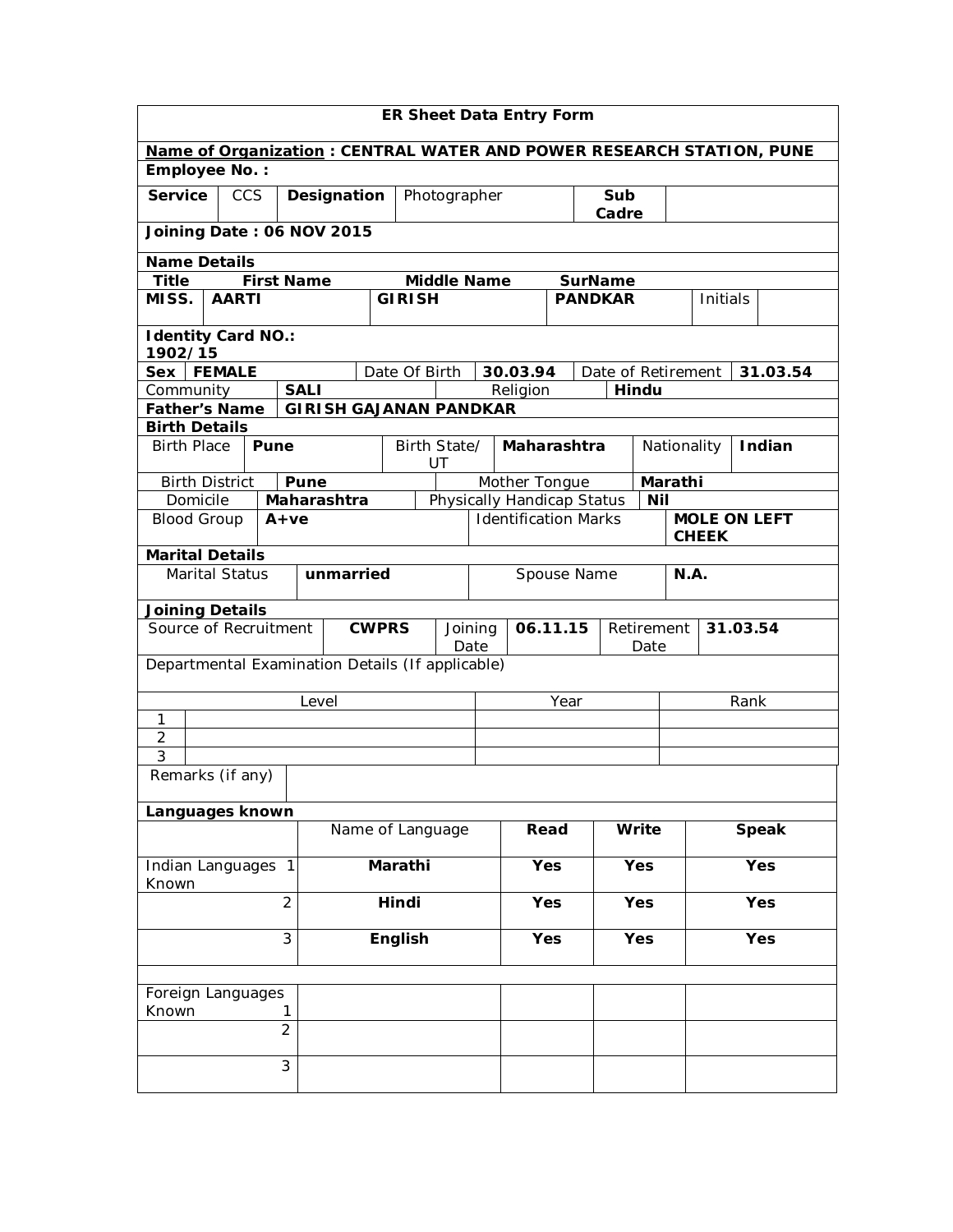|                                         |                                                                                                                           |                   |                       |                   |                    |                            |                                        |                 | Details of deputation (if applicable) |                       |                                  |                         |                                                                                                           |  |  |  |
|-----------------------------------------|---------------------------------------------------------------------------------------------------------------------------|-------------------|-----------------------|-------------------|--------------------|----------------------------|----------------------------------------|-----------------|---------------------------------------|-----------------------|----------------------------------|-------------------------|-----------------------------------------------------------------------------------------------------------|--|--|--|
|                                         | Name of the Office                                                                                                        | Post held at that |                       |                   |                    |                            | Name of post                           |                 |                                       |                       | Period of deputation             |                         |                                                                                                           |  |  |  |
|                                         |                                                                                                                           |                   | time in parent office |                   |                    |                            |                                        |                 | (selected for                         |                       |                                  |                         |                                                                                                           |  |  |  |
|                                         |                                                                                                                           |                   |                       |                   |                    |                            |                                        |                 | deputation                            |                       |                                  |                         |                                                                                                           |  |  |  |
|                                         |                                                                                                                           |                   |                       |                   |                    |                            |                                        |                 |                                       |                       |                                  | Since                   | From                                                                                                      |  |  |  |
|                                         |                                                                                                                           |                   |                       |                   |                    |                            |                                        |                 |                                       |                       |                                  |                         |                                                                                                           |  |  |  |
|                                         |                                                                                                                           |                   |                       |                   |                    |                            |                                        |                 |                                       |                       |                                  |                         |                                                                                                           |  |  |  |
|                                         |                                                                                                                           |                   |                       |                   |                    |                            | Details of Foreign Visit               |                 |                                       |                       |                                  |                         |                                                                                                           |  |  |  |
| SI.                                     |                                                                                                                           | Place of Visit    |                       |                   |                    | Date of                    |                                        | Post held at    |                                       |                       | Whether it                       |                         | Details of visit                                                                                          |  |  |  |
|                                         | No.                                                                                                                       |                   |                       |                   | visit              |                            |                                        |                 | that time                             | is a                  |                                  |                         |                                                                                                           |  |  |  |
|                                         |                                                                                                                           |                   |                       |                   |                    |                            |                                        |                 |                                       |                       | personal or                      |                         |                                                                                                           |  |  |  |
|                                         |                                                                                                                           |                   |                       |                   |                    |                            |                                        |                 |                                       |                       | official visit                   |                         |                                                                                                           |  |  |  |
|                                         |                                                                                                                           |                   |                       |                   |                    |                            |                                        |                 |                                       |                       |                                  |                         |                                                                                                           |  |  |  |
| Transfer/Posting Detail (if applicable) |                                                                                                                           |                   |                       |                   |                    |                            |                                        |                 |                                       |                       |                                  |                         |                                                                                                           |  |  |  |
|                                         | Place                                                                                                                     |                   |                       | Period of posting |                    |                            |                                        |                 |                                       |                       |                                  |                         |                                                                                                           |  |  |  |
|                                         |                                                                                                                           |                   |                       |                   |                    |                            | Since                                  |                 |                                       |                       |                                  | From                    |                                                                                                           |  |  |  |
|                                         |                                                                                                                           |                   |                       |                   |                    |                            |                                        |                 |                                       |                       |                                  |                         |                                                                                                           |  |  |  |
|                                         |                                                                                                                           |                   |                       |                   |                    |                            |                                        |                 |                                       |                       |                                  |                         |                                                                                                           |  |  |  |
|                                         | Qualification                                                                                                             |                   |                       |                   |                    |                            |                                        |                 |                                       |                       |                                  |                         | Qualification (Use extra photocopy sheets for multi qualifications, experience, training, awards details) |  |  |  |
|                                         |                                                                                                                           |                   |                       |                   |                    | Discipline                 |                                        |                 |                                       |                       |                                  |                         | Specialization 1                                                                                          |  |  |  |
|                                         | Diploma In Fine Arts                                                                                                      |                   |                       |                   |                    |                            |                                        |                 |                                       |                       |                                  |                         |                                                                                                           |  |  |  |
|                                         | Year                                                                                                                      |                   |                       |                   | Division           |                            |                                        |                 | CGPA/ % Marks                         |                       | Specialization 2                 |                         |                                                                                                           |  |  |  |
|                                         | 2015                                                                                                                      |                   |                       |                   |                    |                            |                                        |                 |                                       |                       |                                  |                         |                                                                                                           |  |  |  |
|                                         | Institution                                                                                                               |                   |                       |                   |                    | University                 |                                        |                 | Place                                 |                       | Country                          |                         |                                                                                                           |  |  |  |
|                                         | Abhinav Kala                                                                                                              |                   |                       |                   |                    |                            |                                        |                 |                                       | Pune                  |                                  | India                   |                                                                                                           |  |  |  |
|                                         | Mahavidyalay                                                                                                              |                   |                       |                   |                    |                            |                                        |                 |                                       |                       |                                  |                         |                                                                                                           |  |  |  |
| <b>Experience</b>                       |                                                                                                                           |                   |                       |                   |                    |                            |                                        |                 |                                       |                       |                                  |                         |                                                                                                           |  |  |  |
|                                         |                                                                                                                           |                   |                       |                   |                    |                            |                                        |                 |                                       | Level                 |                                  |                         |                                                                                                           |  |  |  |
| Type of Posting<br><b>On Probation</b>  |                                                                                                                           |                   |                       |                   |                    |                            | Group c                                |                 |                                       |                       |                                  |                         |                                                                                                           |  |  |  |
| Designation                             |                                                                                                                           |                   |                       |                   |                    |                            | <b>Present Position</b>                |                 |                                       |                       |                                  |                         |                                                                                                           |  |  |  |
| Photographer                            |                                                                                                                           |                   |                       |                   |                    |                            | Photographer                           |                 |                                       |                       |                                  |                         |                                                                                                           |  |  |  |
|                                         |                                                                                                                           | Ministry          |                       |                   |                    | Department                 |                                        |                 |                                       |                       |                                  |                         |                                                                                                           |  |  |  |
|                                         | <b>Water Resources, RD&amp;GR</b>                                                                                         |                   |                       |                   |                    | <b>Water Resources</b>     |                                        |                 |                                       |                       |                                  |                         |                                                                                                           |  |  |  |
|                                         |                                                                                                                           | Office            |                       |                   |                    |                            |                                        |                 |                                       | Place                 |                                  |                         |                                                                                                           |  |  |  |
|                                         |                                                                                                                           |                   |                       |                   |                    |                            |                                        |                 |                                       |                       |                                  |                         |                                                                                                           |  |  |  |
| <b>CWPRS</b>                            |                                                                                                                           |                   |                       |                   |                    |                            | Khadakwasla, Pune<br>Period of Posting |                 |                                       |                       |                                  |                         |                                                                                                           |  |  |  |
| <b>Experience Subject</b>               |                                                                                                                           |                   |                       |                   |                    | Minor                      |                                        |                 |                                       |                       |                                  |                         | To                                                                                                        |  |  |  |
| Major                                   |                                                                                                                           |                   |                       |                   |                    |                            |                                        |                 |                                       |                       | From                             |                         |                                                                                                           |  |  |  |
|                                         | Note:-Refer the Annexure to fill above Major, Minor Subjects and below given training subject<br>(minimum 1 week & above) |                   |                       |                   |                    |                            |                                        |                 |                                       |                       |                                  |                         |                                                                                                           |  |  |  |
| Training                                |                                                                                                                           |                   |                       |                   |                    |                            |                                        |                 |                                       |                       |                                  |                         |                                                                                                           |  |  |  |
|                                         | Training Year                                                                                                             |                   |                       |                   |                    | <b>Training Name</b>       |                                        |                 |                                       |                       |                                  | <b>Training Subject</b> |                                                                                                           |  |  |  |
|                                         |                                                                                                                           |                   |                       |                   |                    |                            |                                        |                 |                                       |                       |                                  |                         |                                                                                                           |  |  |  |
| Level<br>Institute Name, Place          |                                                                                                                           |                   |                       |                   |                    | <b>Field Visit Country</b> |                                        |                 |                                       |                       | Field Visit Place (within India) |                         |                                                                                                           |  |  |  |
|                                         |                                                                                                                           |                   |                       |                   |                    |                            |                                        |                 |                                       |                       |                                  |                         |                                                                                                           |  |  |  |
| Sponsoring Authority                    |                                                                                                                           |                   |                       |                   | Period of Training |                            |                                        | Duration        |                                       |                       |                                  | Result                  |                                                                                                           |  |  |  |
|                                         |                                                                                                                           |                   |                       |                   | From               |                            |                                        | in Weeks)<br>To |                                       |                       |                                  |                         |                                                                                                           |  |  |  |
|                                         |                                                                                                                           |                   |                       |                   |                    |                            |                                        |                 |                                       |                       |                                  |                         |                                                                                                           |  |  |  |
|                                         | Awards/Publications: nil                                                                                                  |                   |                       |                   |                    |                            |                                        |                 |                                       |                       |                                  |                         | Non Academic                                                                                              |  |  |  |
| Type of Activity:                       |                                                                                                                           |                   |                       |                   |                    | Academic                   |                                        |                 |                                       | <b>Activity Title</b> |                                  |                         |                                                                                                           |  |  |  |
| Activity Area                           |                                                                                                                           |                   |                       |                   |                    | <b>Activity Subject</b>    |                                        |                 |                                       |                       |                                  |                         |                                                                                                           |  |  |  |
| Month<br>Day                            |                                                                                                                           |                   |                       | Year              |                    |                            |                                        | Activity        |                                       |                       | Level                            |                         |                                                                                                           |  |  |  |
|                                         |                                                                                                                           |                   |                       |                   |                    | Description/Remarks        |                                        |                 |                                       |                       |                                  |                         |                                                                                                           |  |  |  |
|                                         |                                                                                                                           |                   |                       |                   |                    |                            |                                        |                 |                                       |                       |                                  |                         |                                                                                                           |  |  |  |